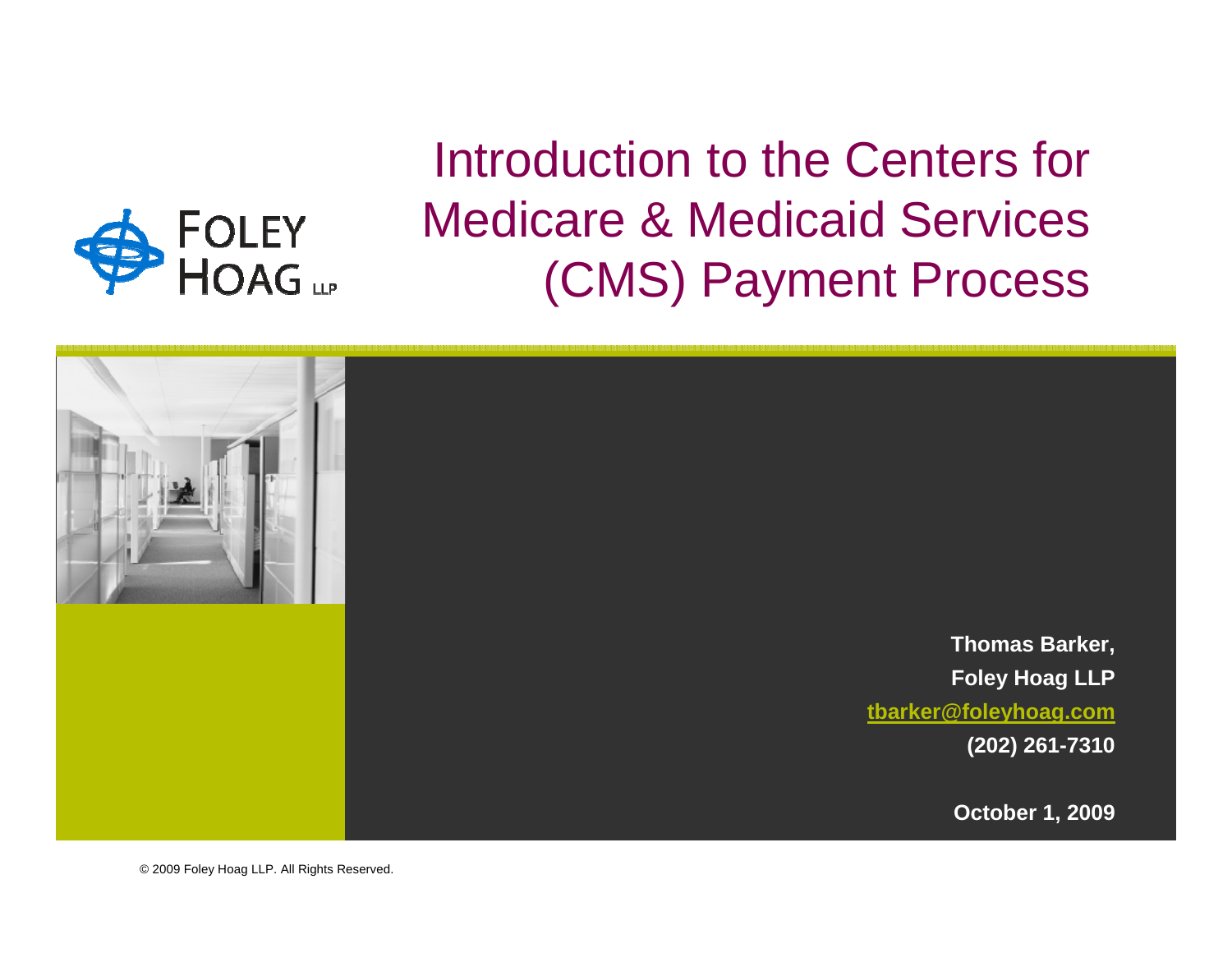

- Medicare Basics
- **Paths to Medicare Coverage**
- Key questions: What does Medicare cover? How much does Medicare pay?
- $\mathcal{C}^{\mathcal{A}}$  Medicare Part A and Part B:
	- Coverage Process
	- Payment Systems
	- CMS Rulemaking Process
- $\overline{\mathbb{R}^n}$ CMS Regulatory Clearance Process
- $\mathcal{L}_{\mathcal{A}}$ Medicare Part C (Medicare Advantage) and Part D (Prescription Drug Benefit)
- $\mathcal{L}_{\mathcal{A}}$ Concluding Thoughts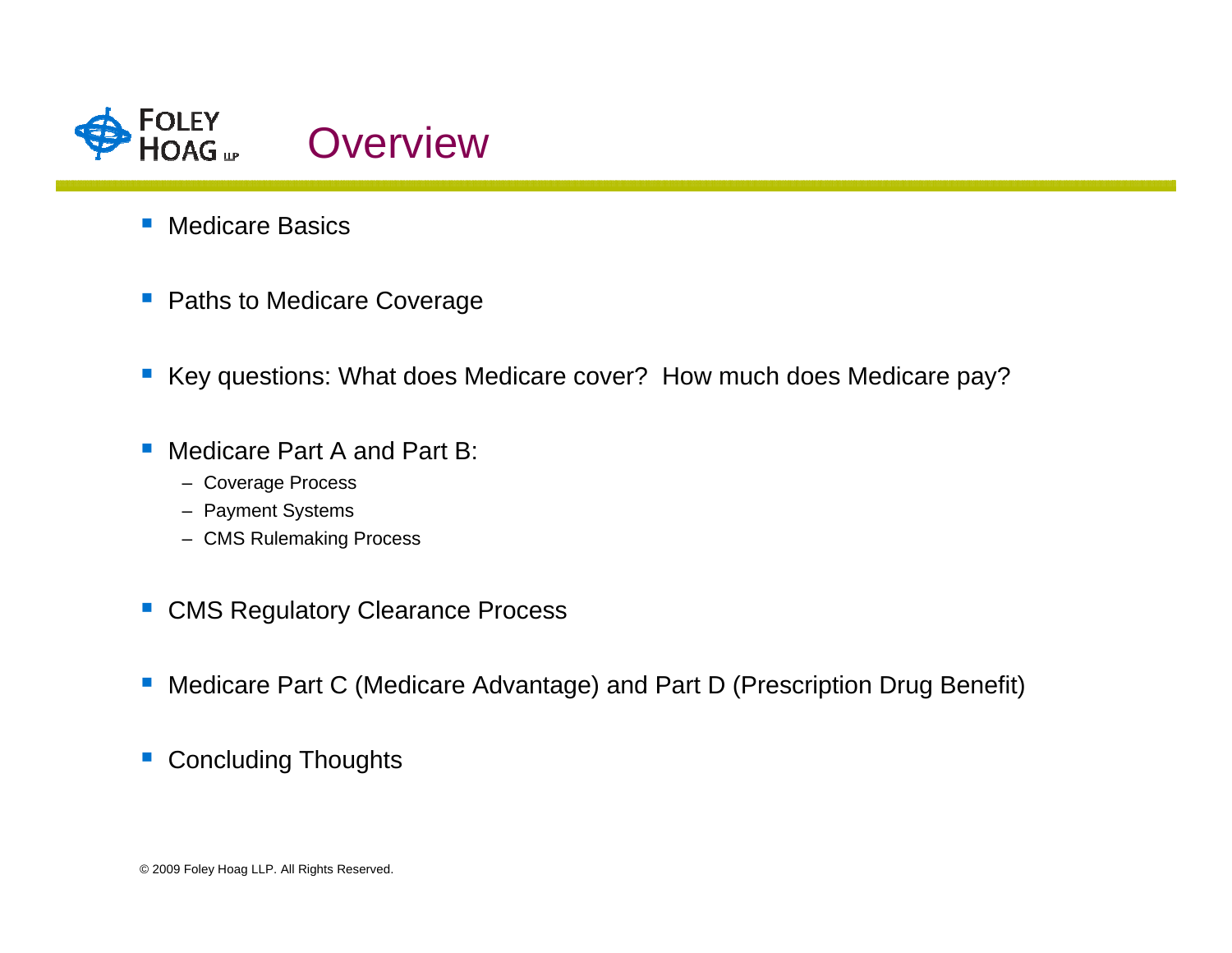

- **Federal health insurance program established in 1965.**
- **Currently covers 45 million Americans.**
- In 2009, comprised an estimated 13% of the federal budget, and 19% of national health expenditures.
- Medicare is divided into four main parts:
	- **Part A** (Institutional services)
	- **Part B** (Outpatient services) physician, outpatient, home health, and preventive services
	- **Part C** (Medicare Advantage program) private plans receive payments from Medicare for Medicare-covered and supplemental benefits, and
	- **Part D** (Outpatient Prescription Drug Benefit) private plans contract with Medicare, either stand alone prescription drug plans, or MA prescription drug plans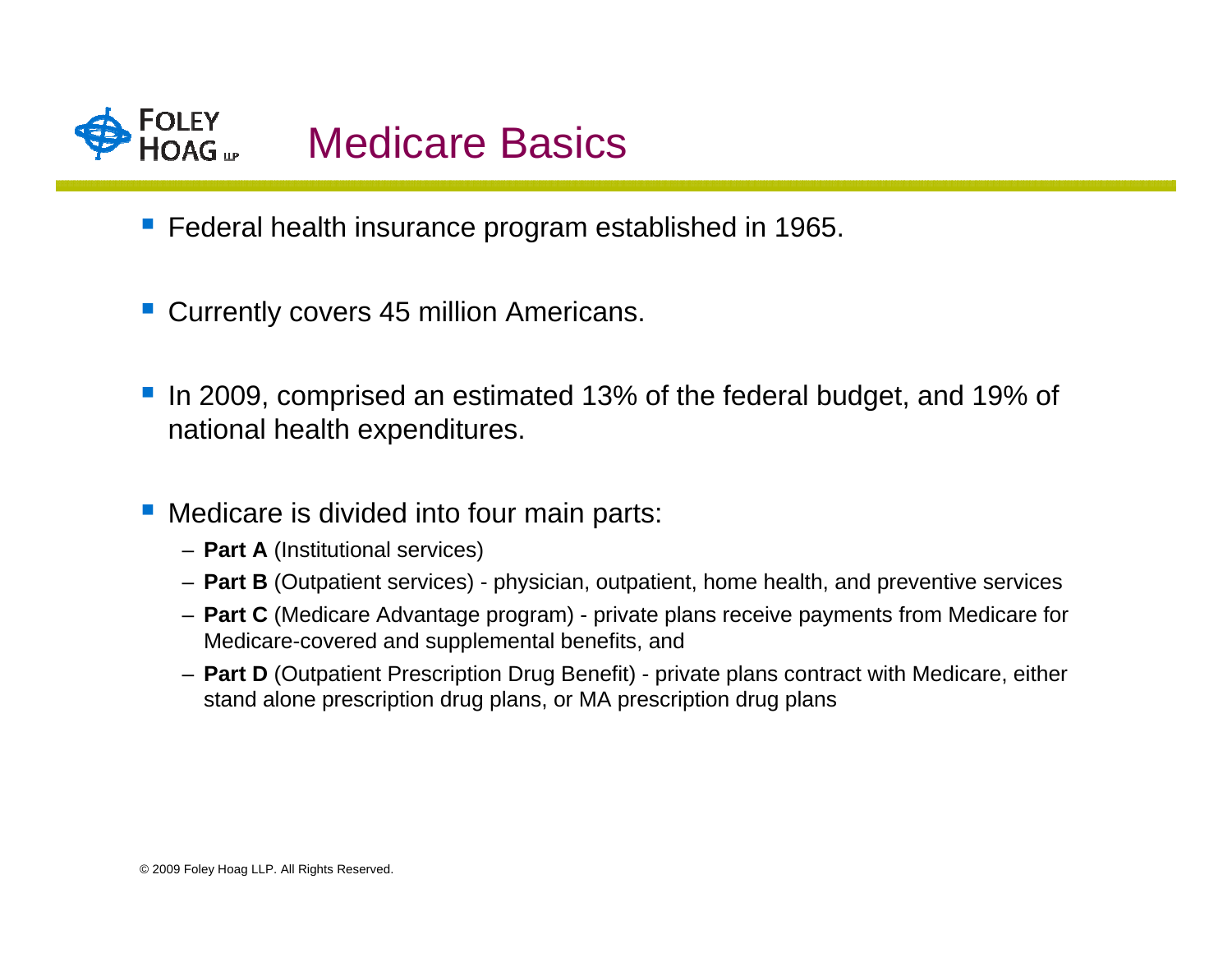

- Three primary categories of Medicare beneficiaries, those who qualify by (1) age, (2) disability, and (3) end-stage renal disease:
	- Age: Individuals 65 years of age and over and who are eligible (or their spouse is eligible) for Social Security payments.
		- Usually automatically enrolled in Medicare Part A (Hospital Insurance Program).
	- <u>Disability</u>: Individuals under 65 years of age and who receive Social Security cash payments due to a disability.
		- Can generally become eligible for Medicare after a two-year waiting period.
	- End-stage renal disease (ESRD) and amyotrophic lateral sclerosis (ALS): Individuals who have ESRD or ALS (Lou Gehrig's disease).
		- Automatically qualified for Medicare regardless of age.
- **Service Service** Medicare Part B is voluntary, but covers 95% of all Part A beneficiaries.
- Individuals are eligible for Medicare Advantage if they are entitled to Part A and enrolled in Part B.
- $\mathbb{R}^3$  Individuals are eligible for prescription drug coverage under a Part D plan if they are entitled to benefits under Part A or enrolled in Part B.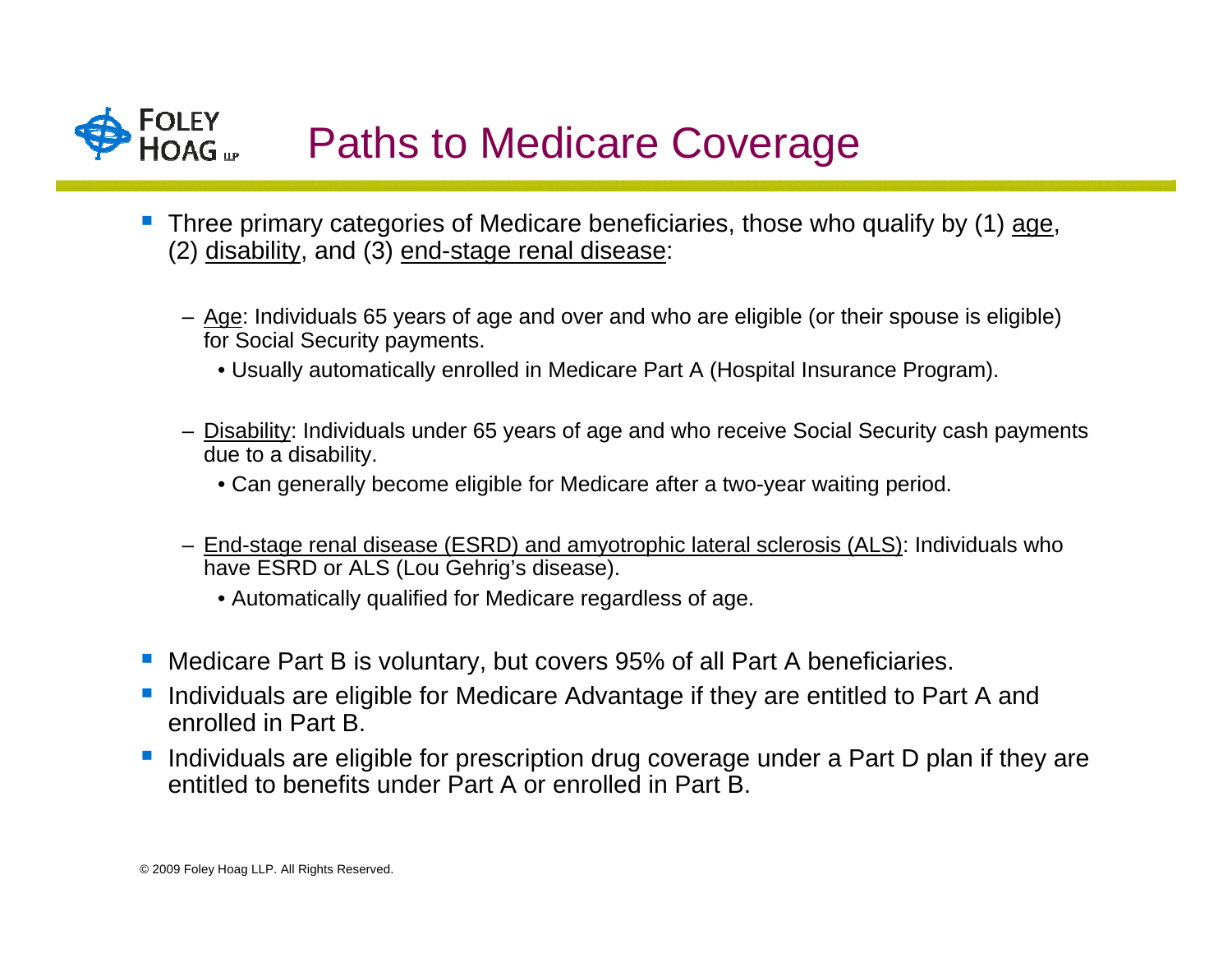

- (1) Is the item or service covered by Medicare?
	- Medicare coverage and payment rules are based on whether a product or service fits into a covered benefit category.
	- Most categories defined in §§ 1812, 1832 and 1861(s).
- (2) If so, how is it paid for?
	- Medicare Part A and Part B- six payment systems (described in following slides)
	- Medicare Advantage, competitive bidding
	- Part D Prescription Drug Coverage, competitive bidding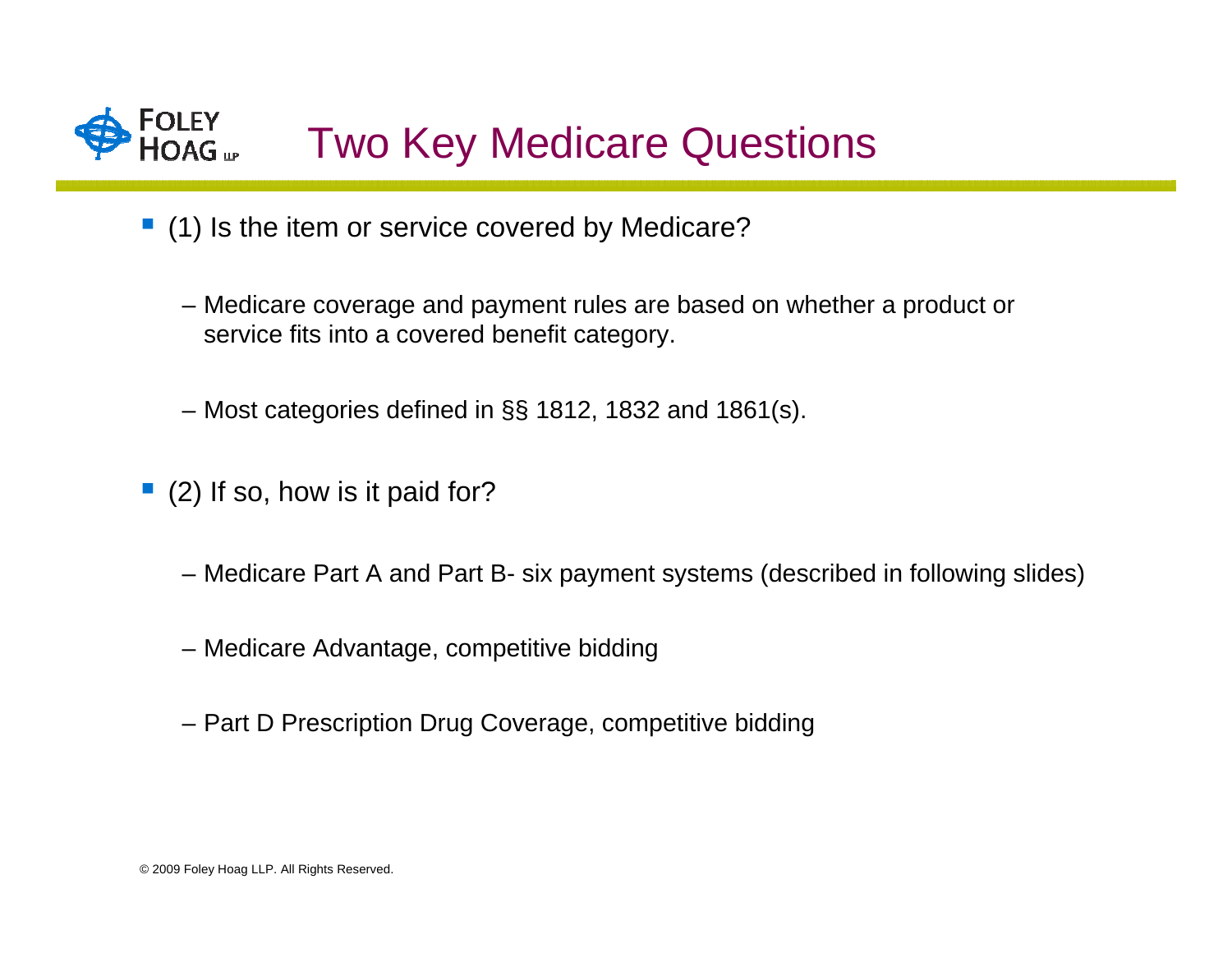

- Medicare Part A and Part B cover the following:
	- Part A Covered Benefits
		- Inpatient care provided to beneficiaries in hospitals and short-term stays in skilled nursing facilities
		- Hospice care
		- Post-acute home health care

### – Part B Covered Benefits

- Outpatient services, such as outpatient hospital care, physician visits, and other medical services, including preventive services.
- Ambulance services
- Clinical laboratory services
- Durable medical equipment
- Kidney supplies and services
- Outpatient mental health care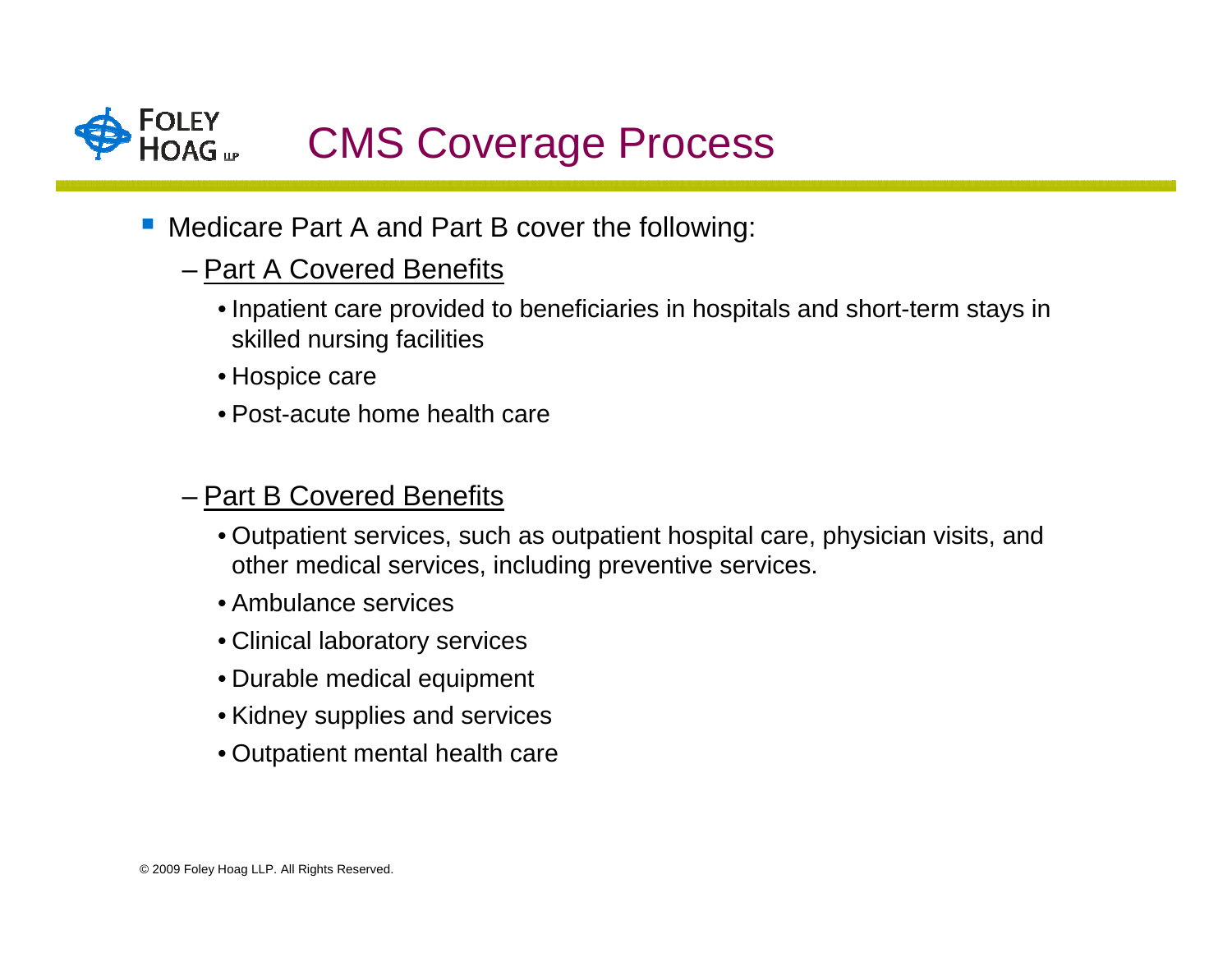

- If are in order for Medicare to cover and pay for an item or service, it must be medically necessary.
	- <u>"Reasonable and necessary" requirement</u>: the Social Security Act provides that Medicare may not pay for expenses of items and services that are not "reasonable and necessary" for the diagnosis or treatment of illness and injury. § 1862(a)(1)(A).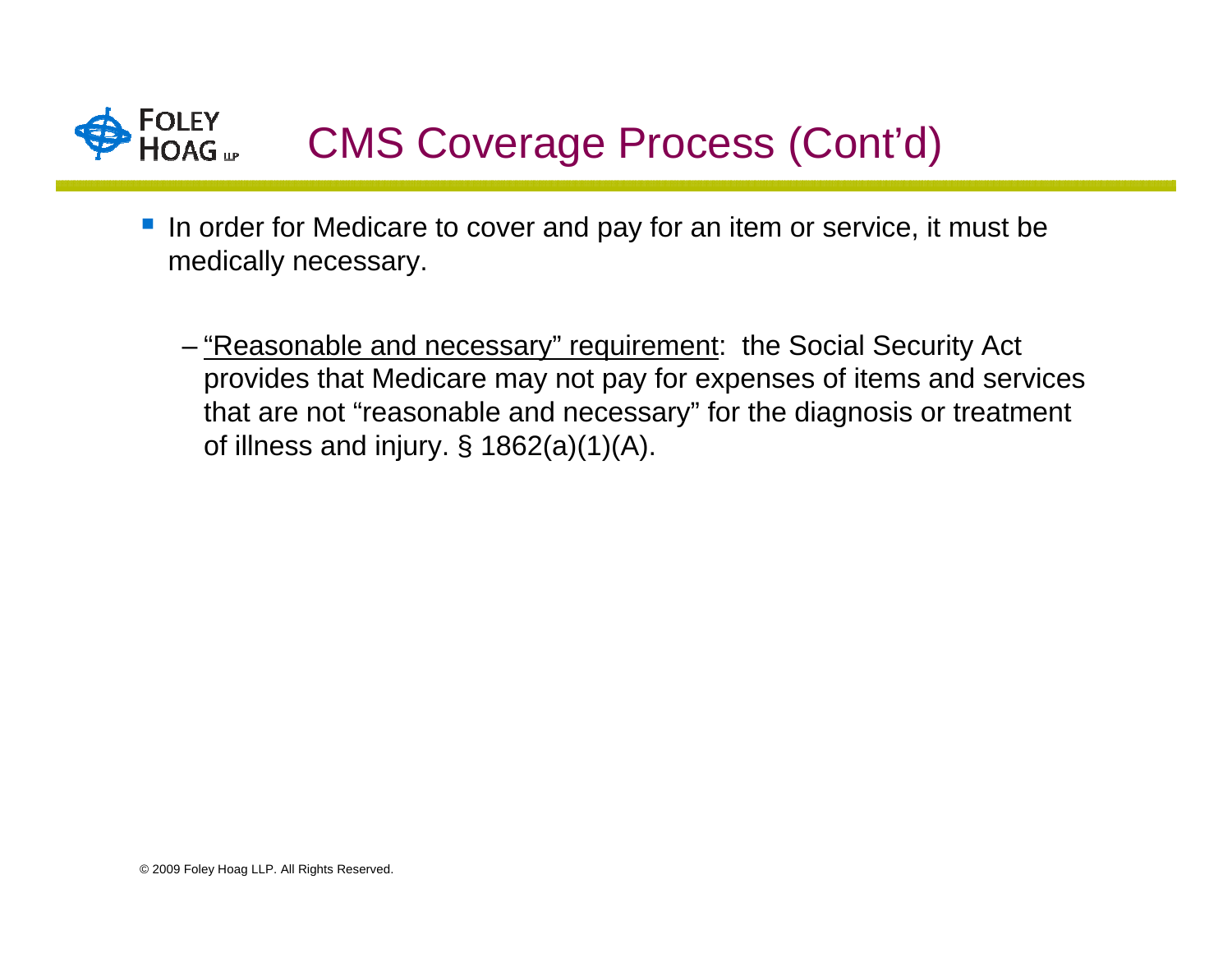

- National Coverage Determination and Local Coverage Determinations
	- National Coverage Determinations (NCD)
		- NCDs establish a substantive legal standard for Medicare coverage CMS typically makes only 20-30 NCDs per year.
		- When adopted by CMS, the NCD specifies whether CMS will or will not cover specific items and the circumstances under which they may be covered.
	- Local Coverage Determinations (LCD)
		- Most coverage decisions are made through LCDs at the local level by Medicare contractors.
		- The Medicare Program Integrity Manual (PIM) lays out criteria including that items or services receiving LCDs must be safe and effective; not experimental or investigational.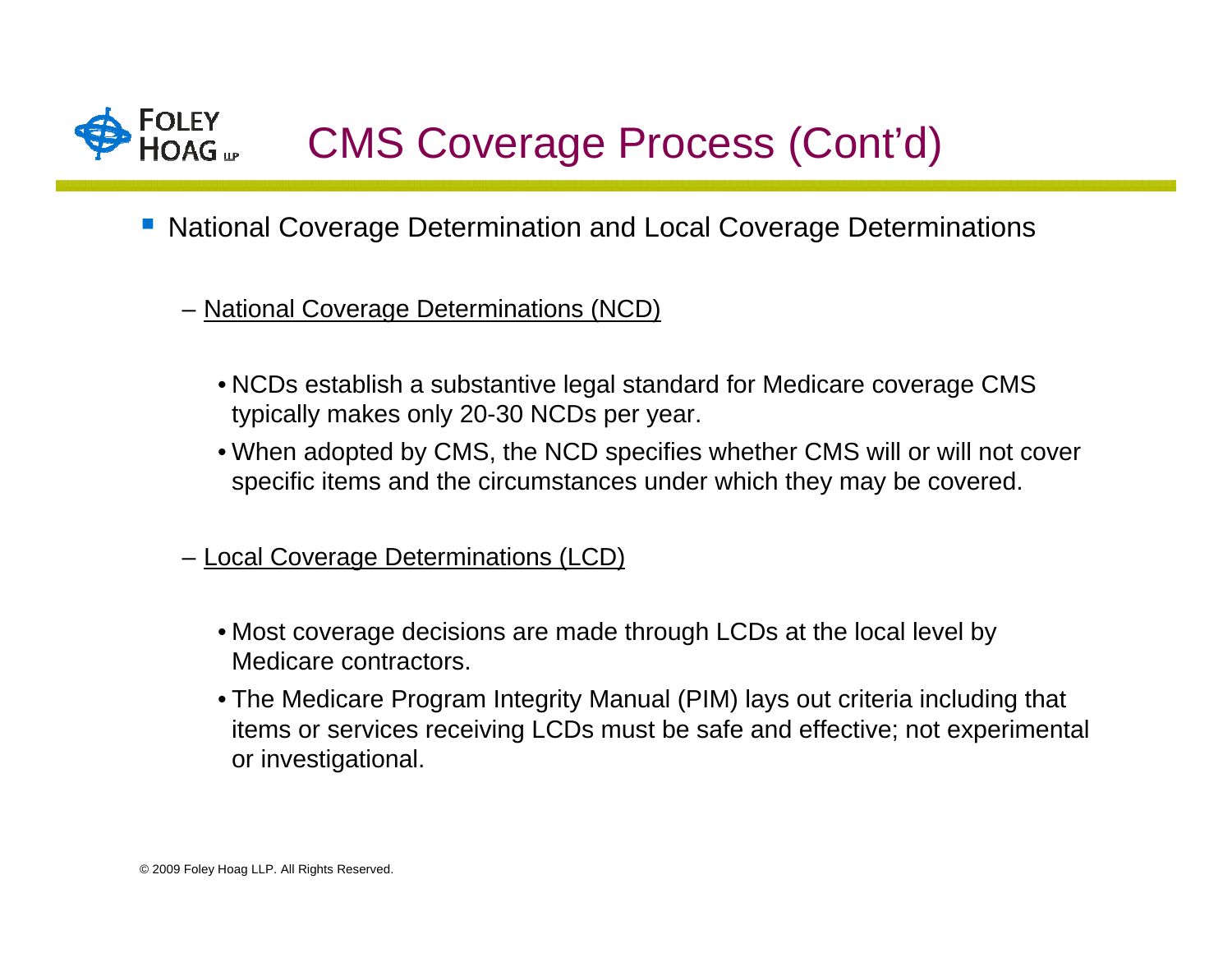

- Medicare pays for covered products and services furnished to Medicare beneficiaries based on six major payment system groups:
	- (1) inpatient acute care;
	- (2) ambulatory care furnished by physicians, hospital outpatient departments, ASC, and clinical labs;
	- (3) post-acute care furnished by SNF, home health agencies, inpatient rehabilitation facilities and long-term care hospitals;
	- (4) dialysis services;
	- (5) ambulance services and products furnished by DME suppliers; and
	- (6) services furnished by private health plans under the Medicare Advantage program.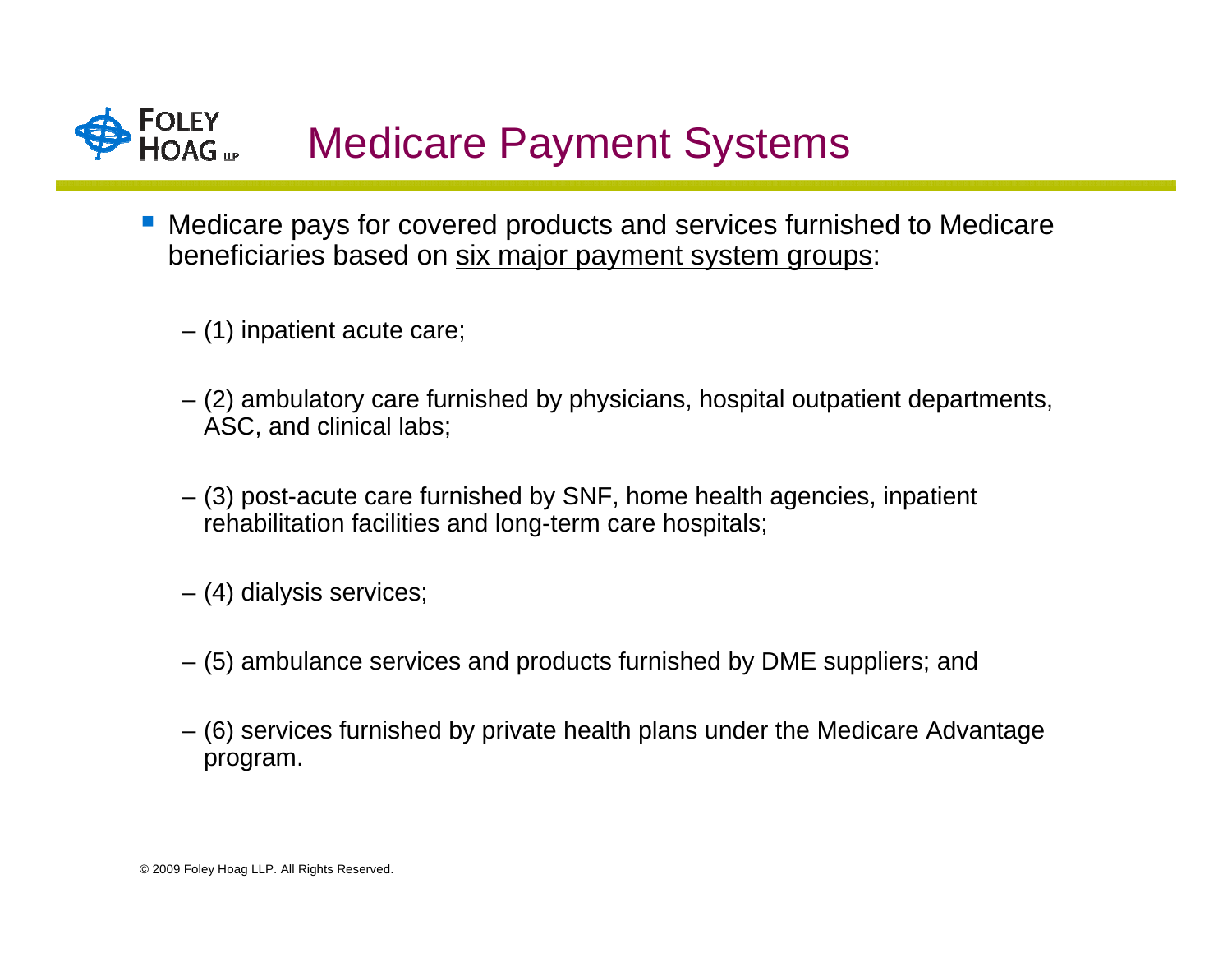

- **Service Service**  Inpatient Prospective Payment System (IPPS)
	- Payment system for operating costs of acute care hospital inpatient stays under Part A
	- Each case categorized into a diagnosis-related group (DRG), which has a payment weight assigned to it based on the average resources used to treat Medicare patients in that DRG
	- IPPS base payment amount is adjusted by DRGs and other factors (labor costs, teaching, disproportionate share)
- Outpatient Prospective Payment System (OPPS)
	- Payment system for hospital outpatient services, certain Part B services furnished to hospital inpatients who have no Part A coverage and partial hospitalization services furnished by community mental health centers.
	- All services classified into groups called Ambulatory Payment Classifications (APCs).
	- APCs contain services which are similar clinically and in terms of resources required.
	- OPPS base payment amount gets adjusted by APC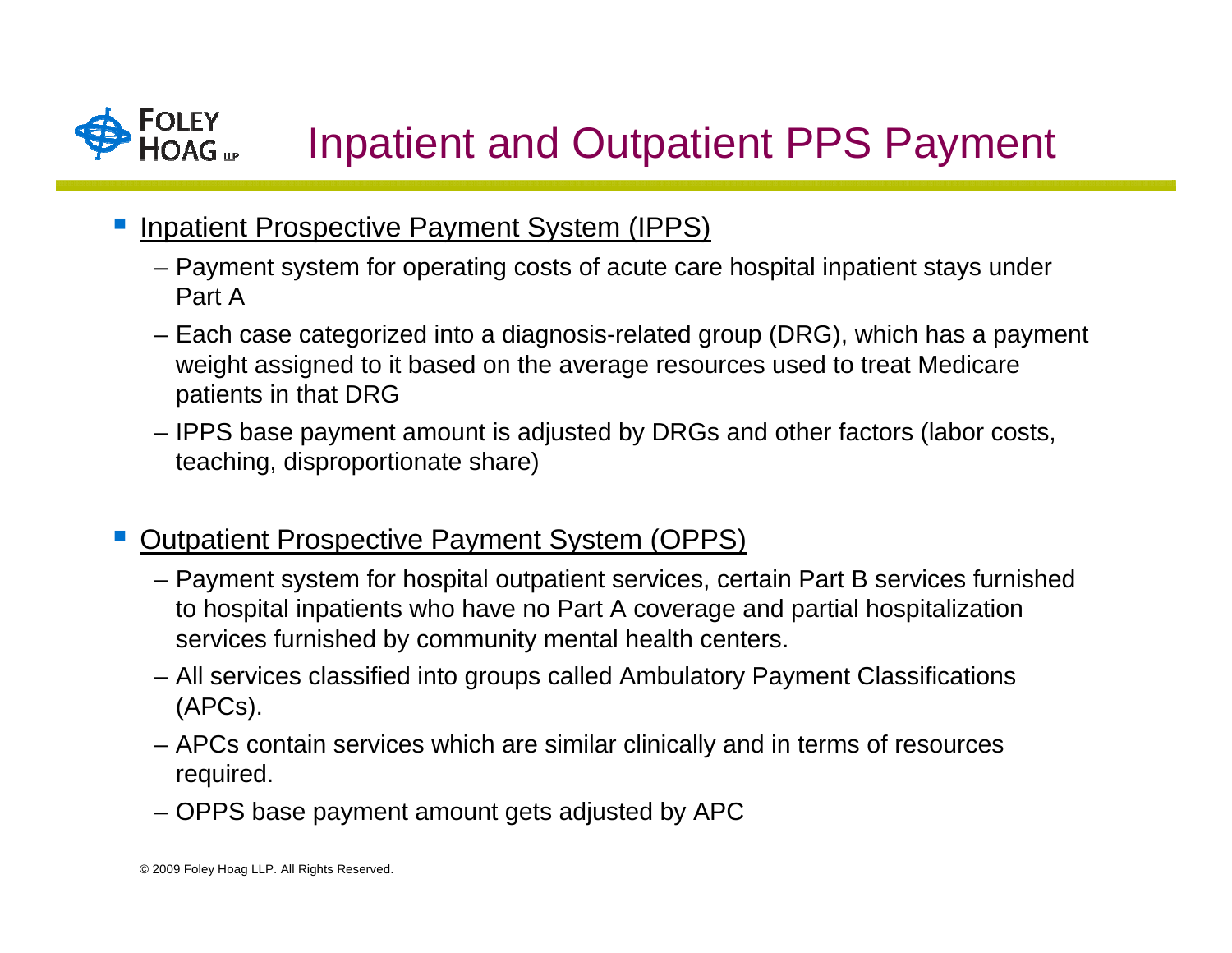

- Medicare's PFS provides policies and prospective maximum payment rates for services furnished by physicians and nonphysician practitioners
- **PFS lists more than 7,000 covered services, including:** 
	- office visits, surgical procedures, and diagnostic and therapeutic services, which can be furnished in many settings such as the physician's office, hospital, beneficiary's home.
- **PFS** is based on a base payment rate, adjusted by:
	- relative value units (RVUs) based on resources required, annual physician conversion factor, and geographic practice cost indices, to adjust for variances in geographic markets.
- Sustainable Growth Rate (SGR) is the formula used annually to adjust the PFS base rate.
	- SGR has resulted in negative updates every year starting in CY 2002. Congressional legislative action prevented the reductions in CY 2004 – CY 2009.
	- CY 2010 projected rate reduction is -21.5%, based on current data.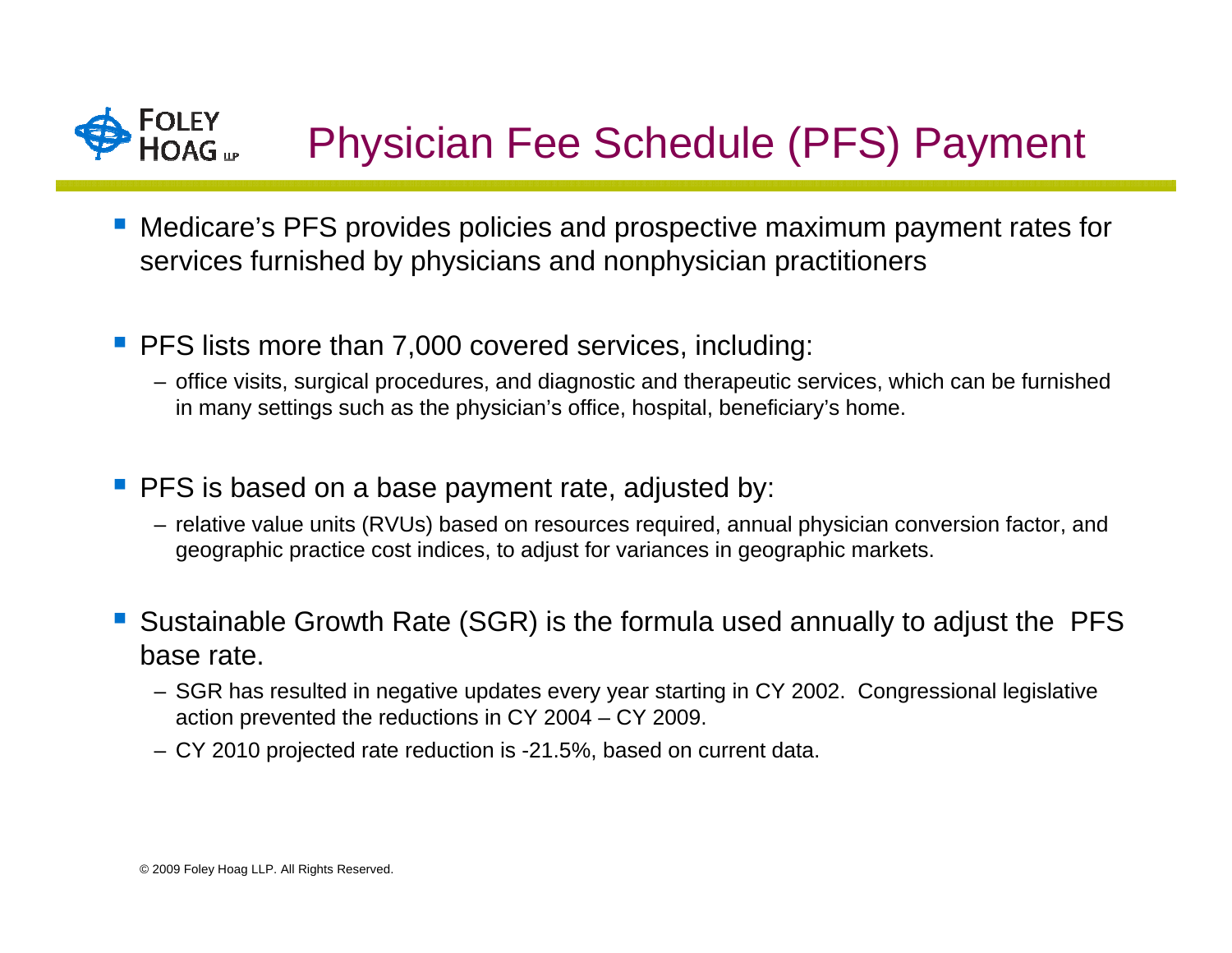

# Post-Acute Care, Durable Medical Equipment, Ambulance Services Payment

## ■ Post-Acute Care –

- Most post-acute providers (e.g., SNFs, LTACHs) paid under a prospective payment model
- Post Acute Care (PAC) Payment Reform Demonstration in place since 2008 with the goal of standardizing patient assessment information from PAC settings; report to be submitted to Secretary 2011.
- **Service Service**  Durable Medical Equipment, Prosthetics, Orthotics, and Supplies (DMEPOS) –
	- The Medicare Modernization Act of 2003 (MMA) requires DMEPOS to utilize a competitive bid payment system rather than the former DMEPOS fee schedule payment amounts for selected items in selected areas.
	- Competitive bid payment amounts determined by using bids submitted by DMEPOS suppliers.

#### Ambulance services-

- National fee schedule covers specifically for ambulance services furnished as a benefit under Medicare Part B, as required by the Balanced Budget Act (BBA) of 1997.
- Ambulance providers and suppliers must accept the Medicare allowed charge as payment in full and not bill or collect from the beneficiary any amount other than any unmet Part B deductible and Part B coinsurance amounts.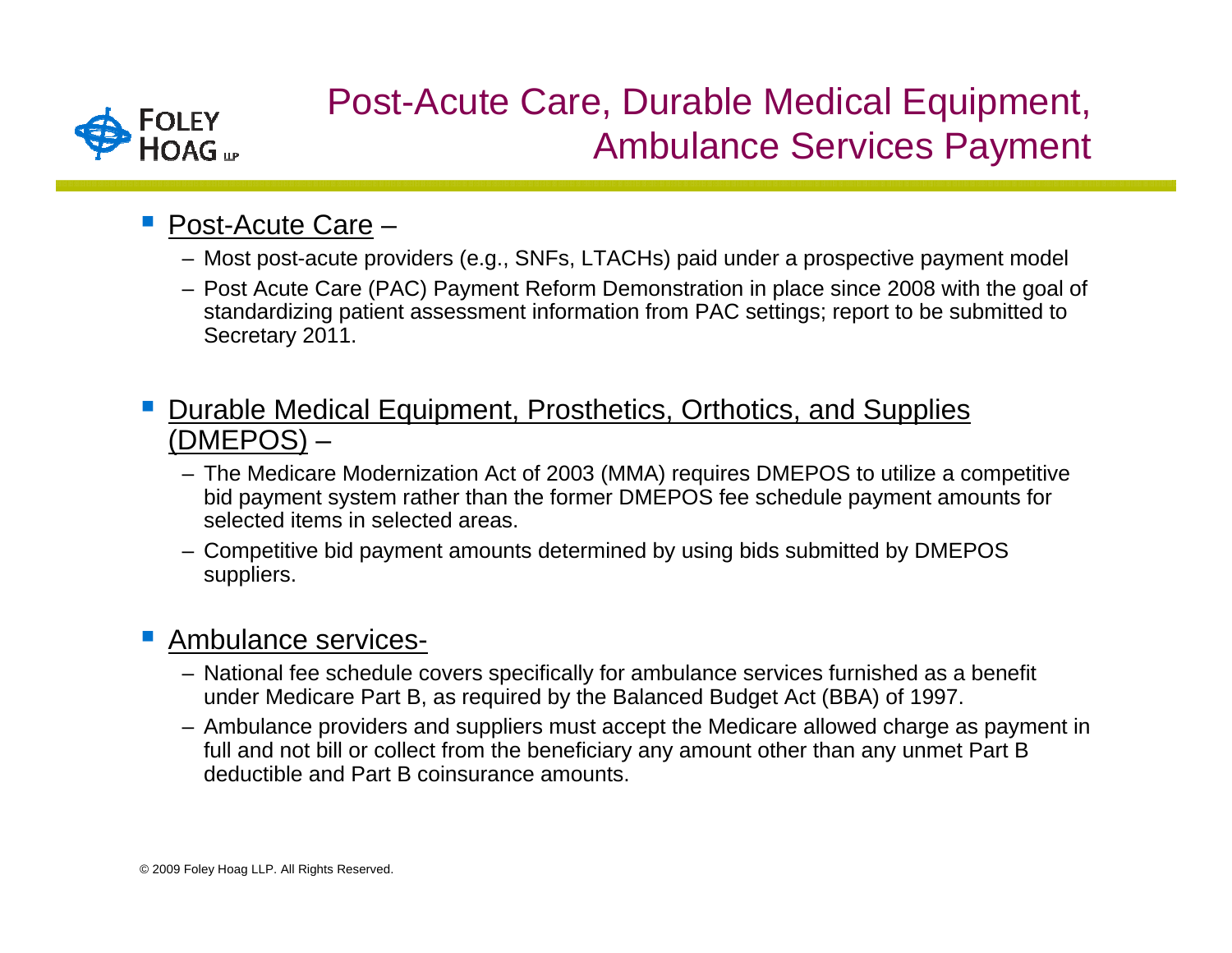

#### **Service Service** Current ESRD payment system:

- Medicare pays ESRD facilities a composite rate; separately payable drugs not in the composite rate, including injectable drugs such as erythropoietin (EPO); and non-routine laboratory tests
	- Composite Rate covers dialysis treatment costs and certain routinely furnished ESRD-related drugs, laboratory tests, and supplies, and is adjusted by a drug add-on payment that accounts for changes in the drug pricing methodology, by case mix adjustment factors, and geographic differences
- ESRD moving to a new payment system, effective Jan. 1, 2011, as required by statute (MIPPA of 2008).
	- New system to trim 2% of the estimated payments that would have been made in 2011 under the previous section.

#### New ESRD System will be to bundle everything into one payment.

- CMS proposal: to pay a base rate of \$198 per dialysis treatment.
	- Base rate represents the average Medicare allowable payment per treatment for composite rate and separately billable services, including training and home dialysis costs, laboratory services and all ESRDrelated Part B and former Part D drugs.
- Proposed base rate to be adjusted to reflect patient- and facility-specific differences in case mix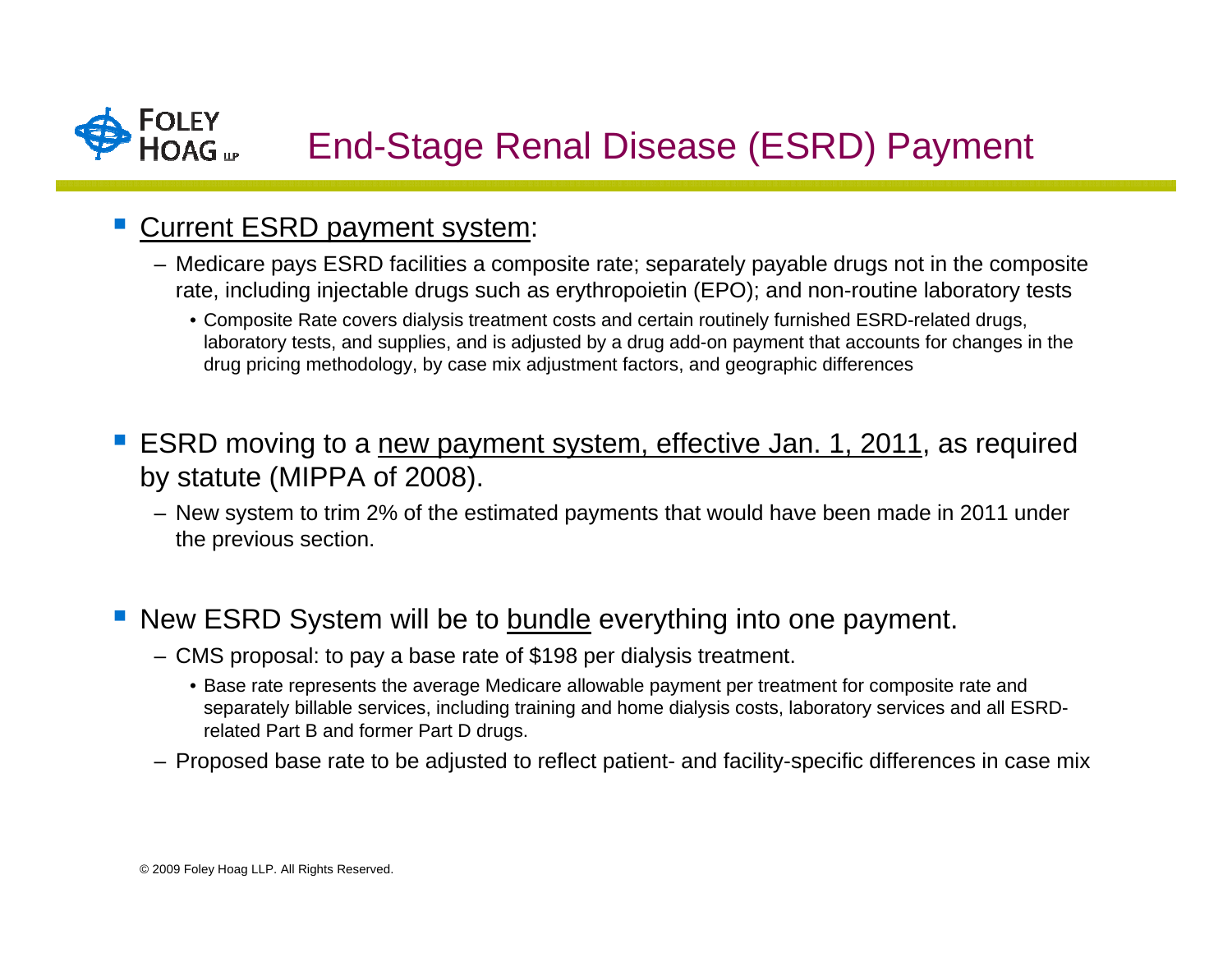### **FOLEY** The Role of MedPAC in the Process

- What is MedPAC?
	- The Medicare Payment Advisory Commission
	- An independent, Congressionally-established 17-member body that makes recommendations to Congress and the Administration on Medicare payment policy
	- MedPAC meets seven times per year
	- MedPAC recommendations are advisory only; Congress or CMS are not required to act on their recommendations, but their recommendations are afforded great weight as the entity is immune from political considerations.

### **Potential future role of MedPAC**

- The Obama Administration has recommended giving MedPAC dramatically enhanced power.
- Under the recommendations, MedPAC recommendations would go to the President who could approve them or disapprove them in their entirety
	- If the President approved, Congress would have to pass a resolution of disapproval, which would be subject to a Presidential veto.
	- The effect would be an enormous shift of power from the Legislative Branch to the Executive Branch.
- **Past recommendations of MedPAC** 
	- Reduce Medicare Advantage benchmarks so they are equivalent to FFS Medicare
	- Reductions in provider market basket updates
	- ESRD bundled payment system and inclusion of products in bundle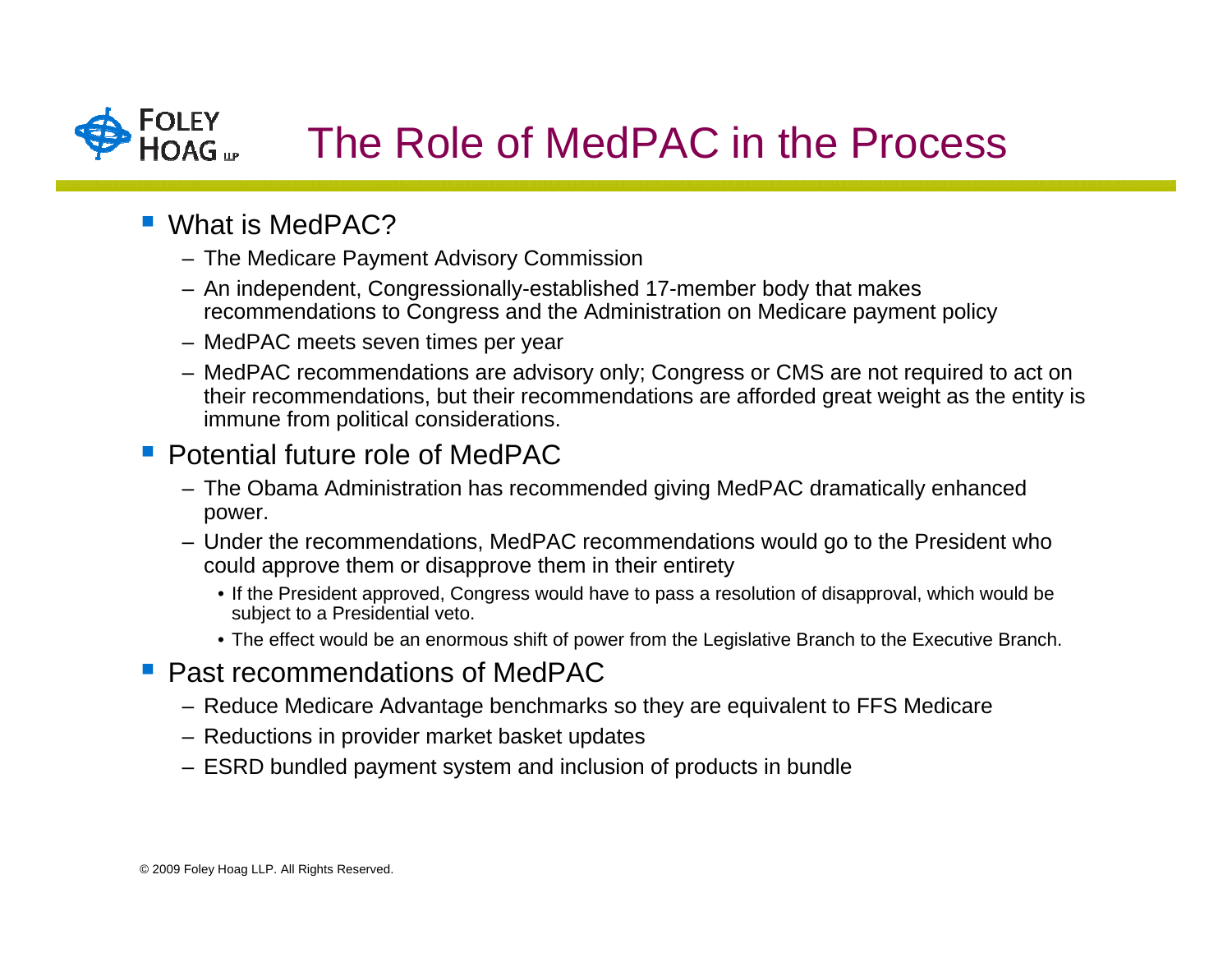

- **CMS** publishes all payment rules in the Federal Register.
- **Service Service**  Payment rules consist of:
	- Proposed Rule
	- Public Comment Period- for Medicare rules, comment period must be 60 days.
	- Final Rule
- **Timeframe:** 
	- Part A (IPPS, SNF, non-acute hospitals) <u>Final Rule by Aug. 1</u>
	- Part B (Physician Fee Schedule, OPPS, home health) <u>Final Rule by Nov. 1</u>
- *Note*: Medicare Advantage and Part D: not determined by rulemaking but through requests for bids issued in January.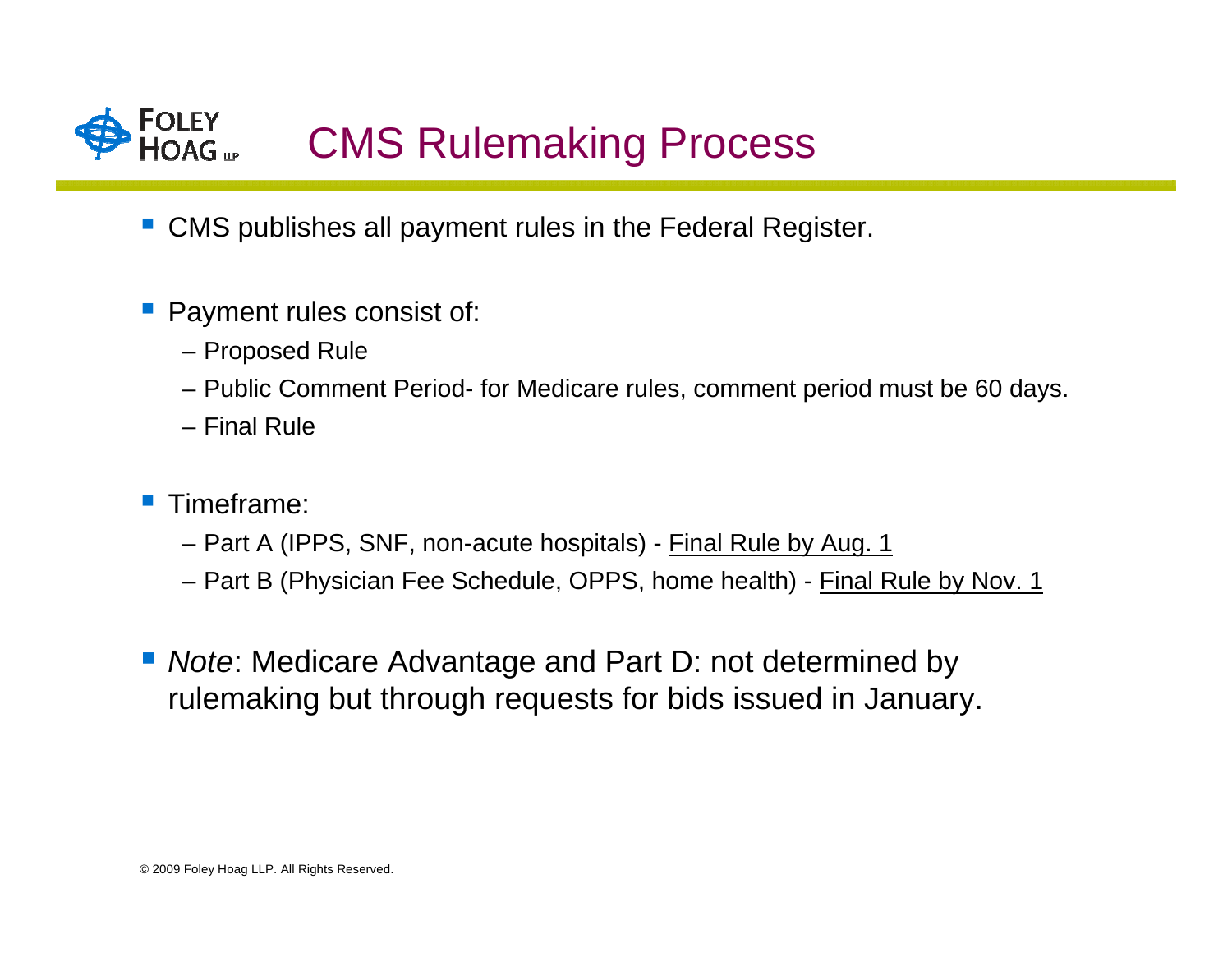# FOLEY<br>HOAG ... CMS Rulemaking Process (Cont'd)

- In addition to publishing annual payment rules, CMS can publish rules that implement Congressional or Administration policy. These include:
	- Medicare Advantage and Part D policy changes
	- ESRD payment bundle
	- Emergency Medical Treatment and Labor Act (EMTALA)
	- Health Information Technology for Economic and Clinical Health Act (HITECH)
	- Children's Health Insurance Program Reauthorization Act (CHIPRA)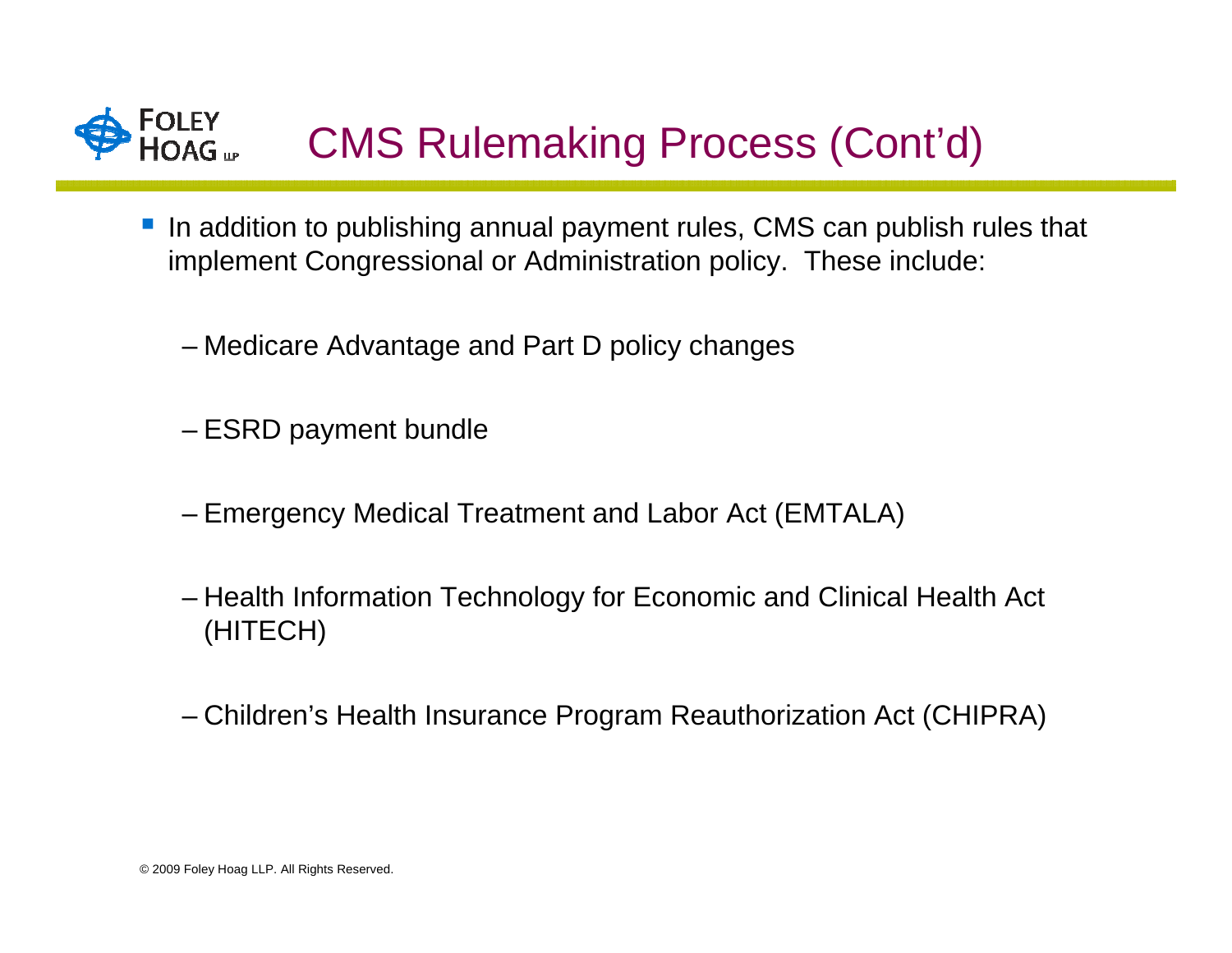

- CMS rules must go through the following steps:
	- Approval by CMS
	- Approval by the Department of Health and Human Services (HHS)
	- Approval by the Office of Management and Budget (OMB)
	- Approval by the White House
	- Publishing in the Federal Register.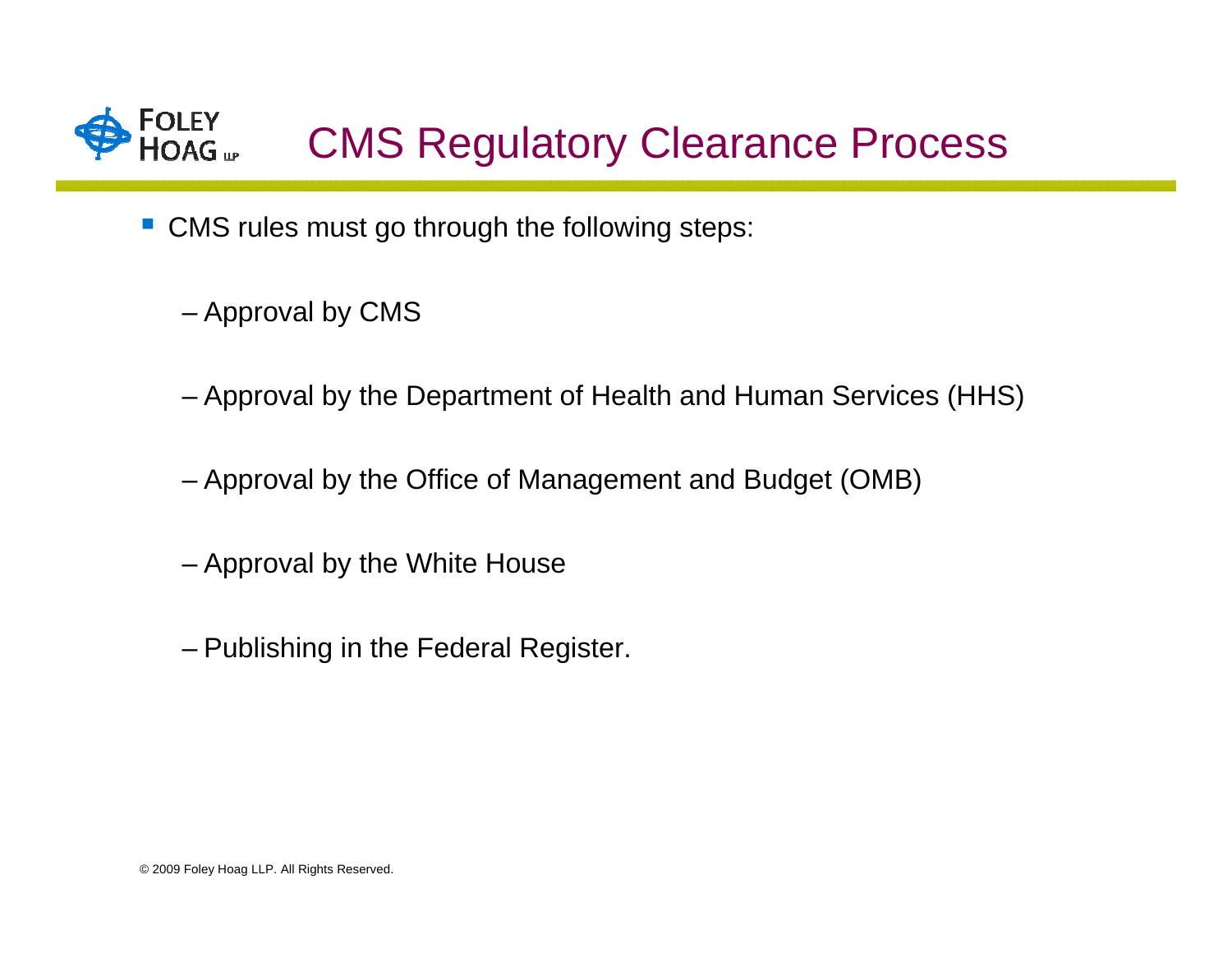

■ Market-based system where government guarantees a contribution, not a benefit package

#### **Service Service** Medicare Advantage (MA) plans

– Include HMO, PPO, Private fee-for-service plans, Medicare Special Needs Plans and Medicare Medical Savings Account Plans (MSA).

#### MA Bidding system

- Plans bid to offer Parts A and B coverage to beneficiaries; bid includes plan administrative cost and profit.
- CMS bases its payment to the plan on the relationship between the plan's bid and benchmark (bidding target, updated yearly).

#### Overpayments Issue

– Studies have shown that MA plans will be paid \$11.4 billion more in 2009 than would have been paid for the same beneficiaries in traditional Medicare fee-forservice.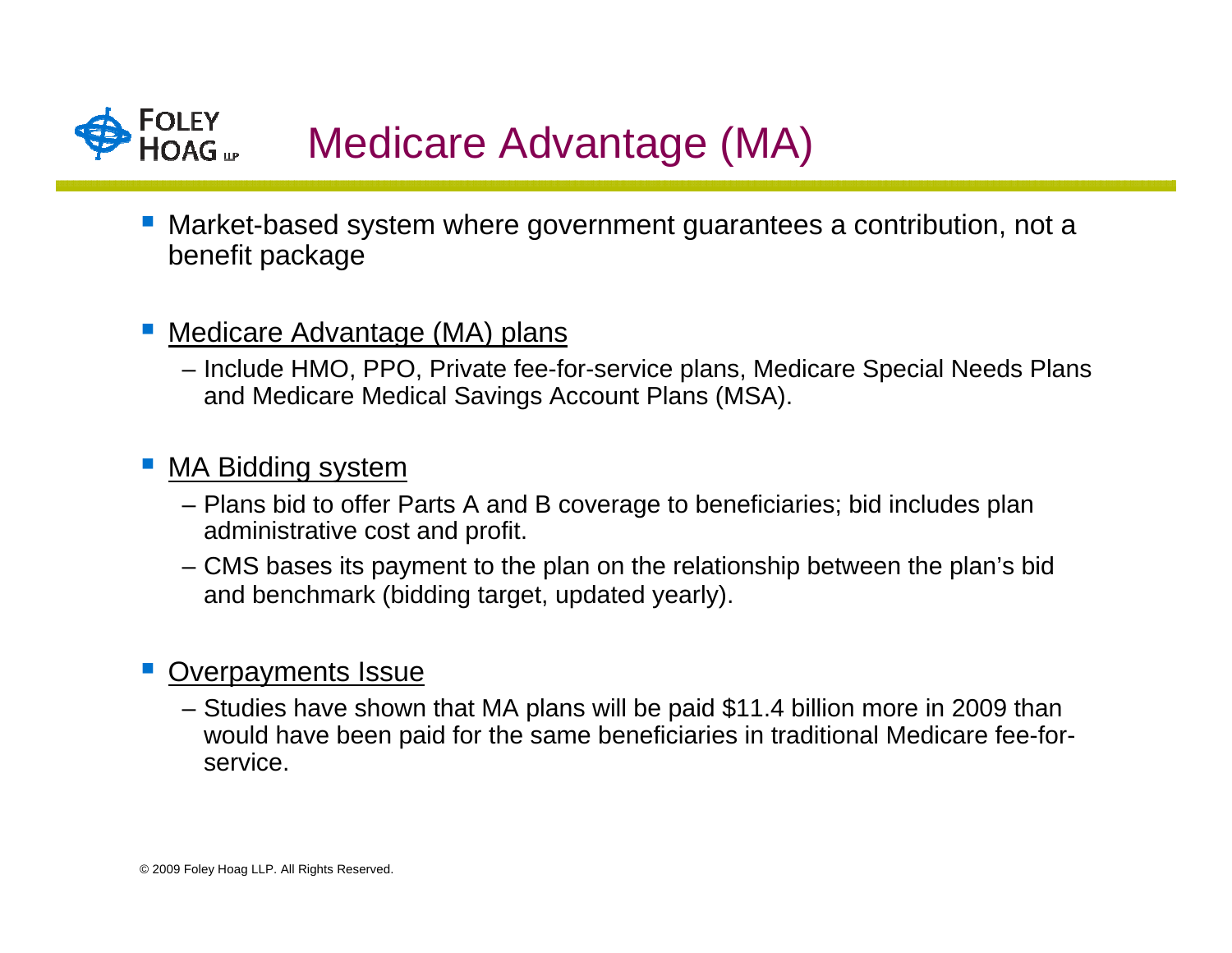

- Like MA, market-based system where government guarantees a contribution, not a benefit package
- Medicare Part D Plans
	- Include stand-alone prescription drug plans and MA-Prescription Drug plans.
	- Plans compete for enrollees on the basis of annual premiums, benefit structures, specific drug therapies, pharmacy networks, and quality of services.
- **Part D Bidding System** 
	- Plans submit bids annually to CMS reflecting plan's expected benefit payments plus administrative costs.

# **• Medicare Payment**

– CMS pays plans a monthly prospective payment for each enrollee. On average, Medicare provides a 74.5% subsidy of standard coverage for all types of beneficiaries.